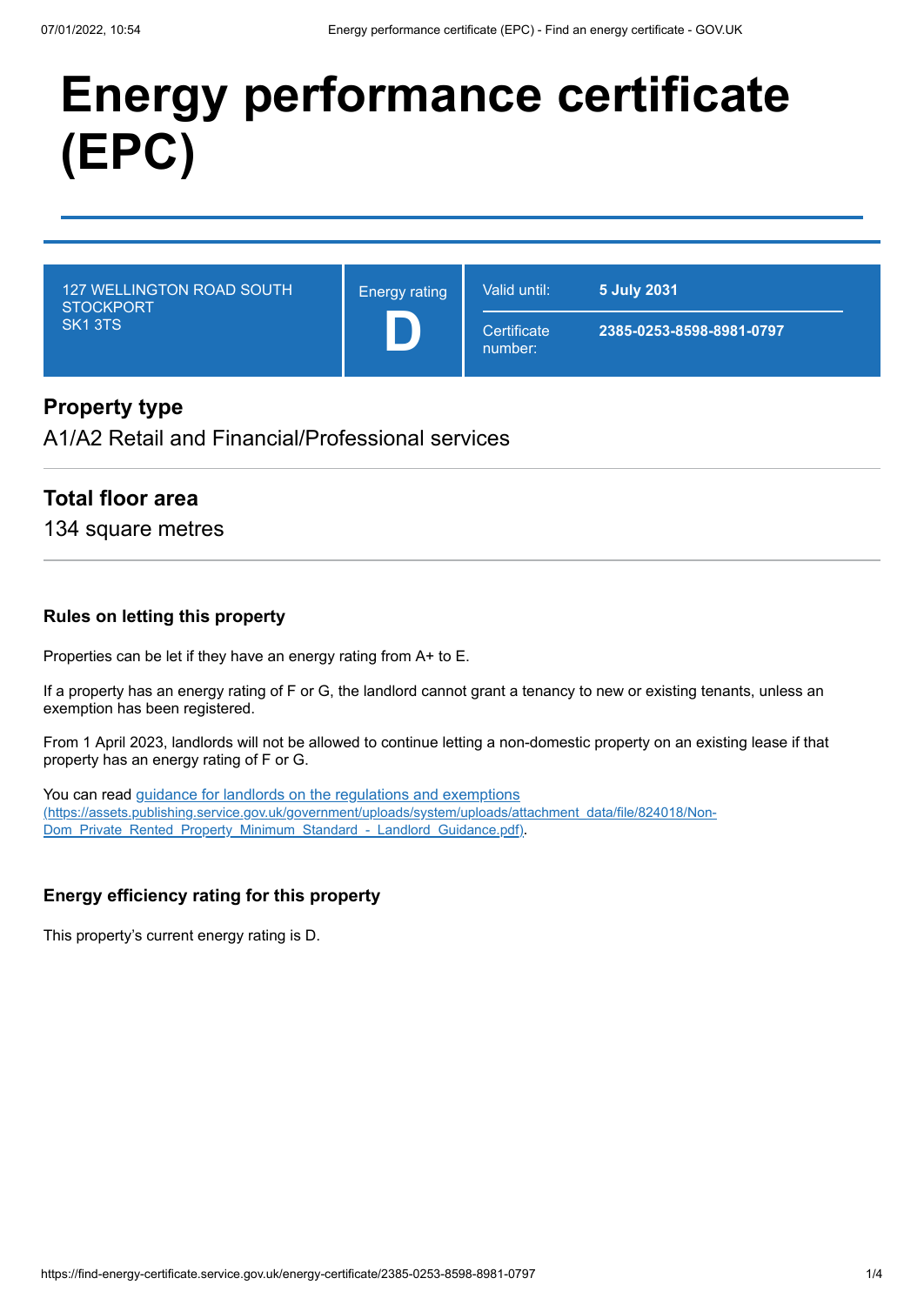

Properties are given a rating from A+ (most efficient) to G (least efficient).

Properties are also given a score. The larger the number, the more carbon dioxide (CO2) your property is likely to emit.

#### **How this property compares to others**

Properties similar to this one could have ratings:

# **If newly built**

## **If typical of the existing stock**

**Breakdown of this property's energy performance**

**Main heating fuel** Natural Gas

#### **Building environment**

Heating and Natural Ventilation

26 | B

75 |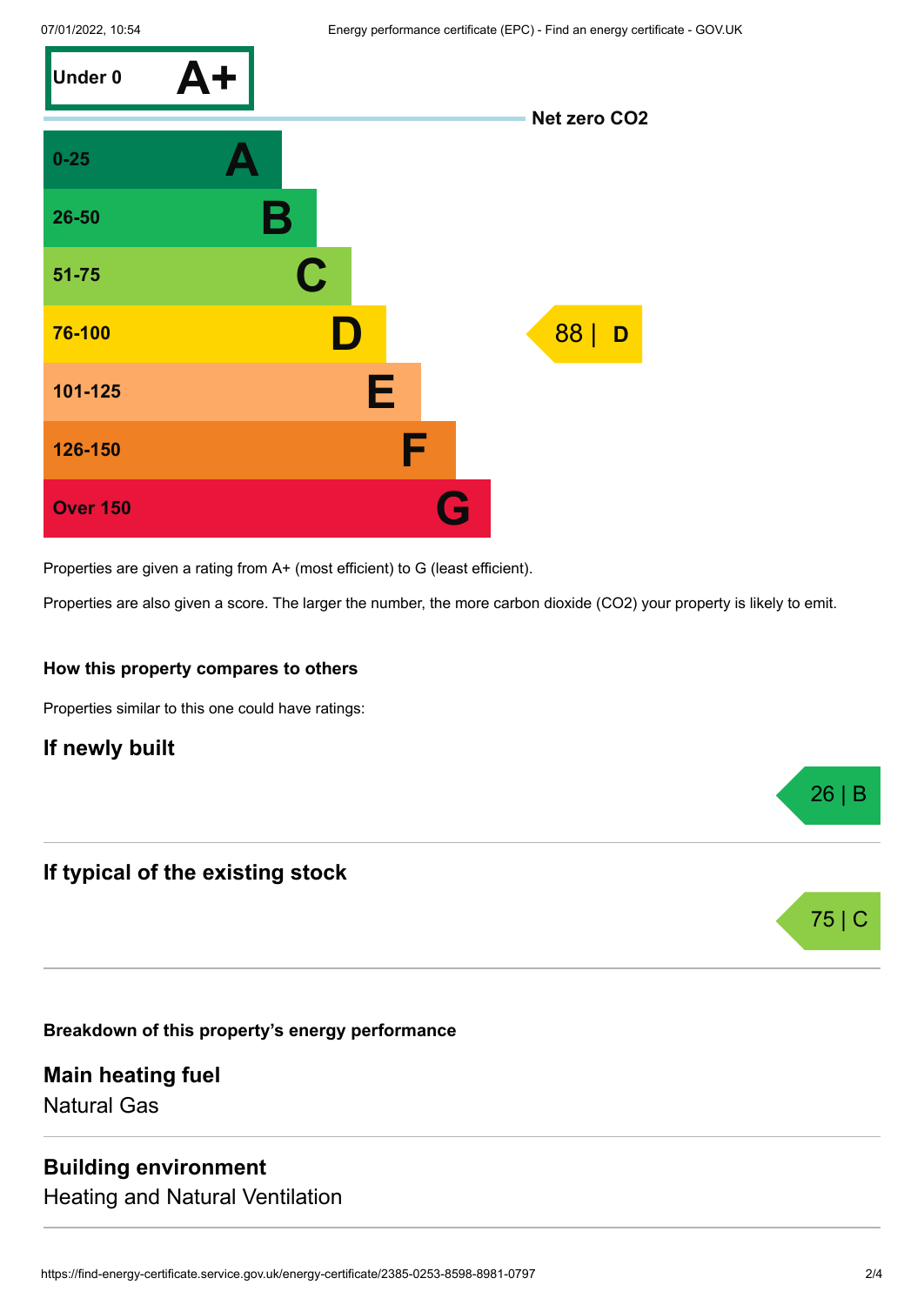### **Assessment level**

3

# **Building emission rate (kgCO2/m2 per year)**

68.32

**Primary energy use (kWh/m2 per year)**

395

What is primary energy use?

#### **Recommendation report**

Guidance on improving the energy performance of this property can be found in the recommendation report [\(/energy-certificate/1687-4751-7297-9365-9798\)](https://find-energy-certificate.service.gov.uk/energy-certificate/1687-4751-7297-9365-9798).

#### **Contacting the assessor and accreditation scheme**

This EPC was created by a qualified energy assessor.

If you are unhappy about your property's energy assessment or certificate, you can complain to the assessor directly.

If you are still unhappy after contacting the assessor, you should contact the assessor's accreditation scheme.

Accreditation schemes are appointed by the government to ensure that assessors are qualified to carry out EPC assessments.

# **Assessor contact details**

# **Assessor's name**

Martin Wroe

#### **Telephone**

07710125348

#### **Email**

[martinsurv@virginmedia.com](mailto:martinsurv@virginmedia.com)

# **Accreditation scheme contact details**

## **Accreditation scheme**

Stroma Certification Ltd

# **Assessor ID**